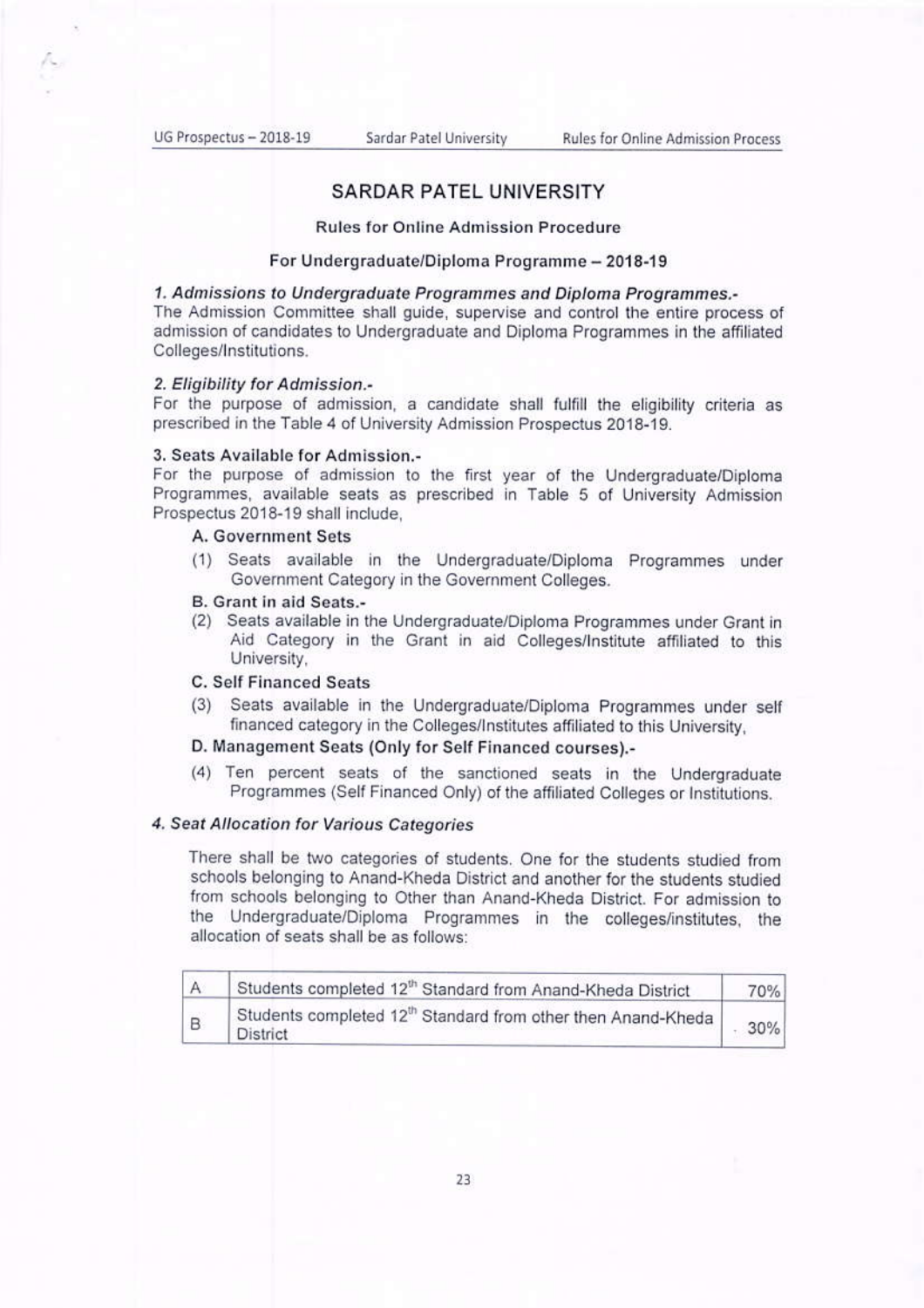Sardar Patel University

#### **5. Reservation of Seats.-**

The reservation criteria governing all admissions for candidate belonging to Scheduled Caste (SC), Scheduled Tribes (ST), Socially and Economically Backward Classes (SEBC), Physically Handicapped (including Visually Handicapped) (PH), Defense personnel and Ex- Servicemen shall be as per the norms of state government for all categories of seats as mentioned below:

|  |  |  |  | A. Scheduled Caste (SC) (on merit) |
|--|--|--|--|------------------------------------|
|--|--|--|--|------------------------------------|

 $7%$ 

 $15%$ 

 $1%$ 

B. Scheduled Tribes (ST) (on merit)

C. Socially and Economically Backward Classes (SEBC/OBC) (on merit)  $27%$ 

D. Physically Handicapped including Visually Handicapped (PH) (on merit) 3%

E. The Children of Defense personnel and Ex- Servicemen (on merit)

- 5.1 SC and ST students will have to produce income certificate (as declared by Government) for exemption from the tuition fee.
- 5.2 SC/ST students having domicile in Guiarat State only will be considered eligible as per reservation policy decided by Gujarat State from time to time.
- 5.3 If a candidate of reserved category (SC/ST) gets admission on unreserved seat in order of merits, he may be given admission on the unreserved seat according to his preference.
- 5.4 Applicants belonging to Scheduled Caste (SC) and Scheduled Tribe (ST) will be required to produce relevant certificates to the effect issued by the Collector/Prant Officer /Mamlatdar /Mahalkari /District Social Welfare Officer/Director of Social Welfare/District Backward Class Welfare Officer in the format given in the Prospectus, along with certified true copies of the same.
- 5.5 Applicants belonging to Socially and Educationally Backward Classes (SEBC) will be required to produce a certificate (as per Schedule-K valid for financial year 2018-19), issued by District Collector/District Development Officer/Deputy Collector/Asst. Collector/Mamlatdar/Mahalkari/District Social Welfare Officer in the format given in the Prospectus, along with certified true copies of the same: to provide evidence that they do not fall in the creamy layer.
- 5.6 No caste certificate shall be valid unless it is duly stamped, signed and issued by the authority empowered by the Government of Gujarat.
- 5.7 No certificate to the effect of non-inclusion in Creamy Layer shall be valid. unless it is duly stamped, signed and issued by the authority empowered by the Government of Gujarat. Such certificate shall have been valid for the academic year in which the candidate is seeking admission.
- 5.8 If a candidate fails to submit the certificates as required above at the time of document verification at University approved Help centre, his/her candidature shall be considered for admission under unreserved category.
- 5.9 The admission of a candidate of a reserved category on a reserved seat shall be valid subject to the verification of caste certificate issued to him by the authority empowered by the State Government in this behalf. In case the caste certificate is found to be invalid on verification, he shall not have right to claim his admission on reserved seat and if he has already been granted admission. such admission shall be cancelled. Admission of such candidate may be continued in case of availability of vacant unreserved seats, subject to the condition of eligibility of merit.